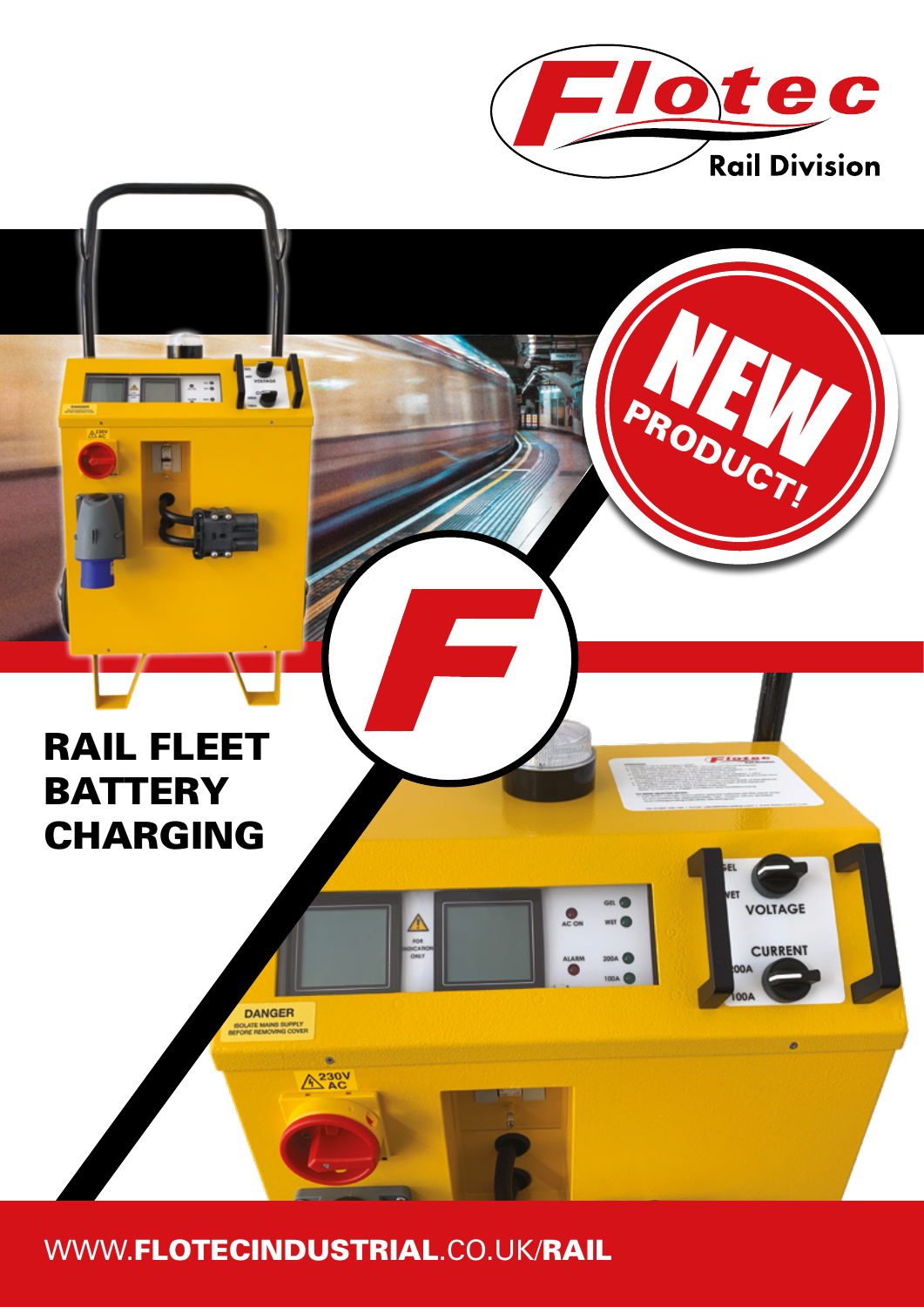### 29V Dual Output Rail Charger – 100A and 200A



- Battery charger for use on a wide range of 29V battery sets for passenger and freight locomotives and carriages
- Mobile and wall mount options available
- Suitable for maintaining battery sets for starters and auxiliary systems
- Selector switch for either wet or gel type batteries
- Selector switch for different output currents
- Digital meters
- Indicator beacon
- Standard panel mount AC input connector
- Heavy duty DC output connector
- Safety features built in

#### ALARMS AND INDICATORS

Voltage : 230VAC (90-264) Single Phase or 415VAC 3PH Current : 30A @ 230VAC Frequency : 47-63Hz ±5% Alarms: Over Voltage Protection

#### **OUTPUT**

Voltage : 24V nominal Float : 28.2V – Wet batteries : 29V – Gel batteries Current : 100A : 200A Regulation :  $± 1%$ Ripple : <300mVp-p



Indicators : Beacon - Charging - Charged - Alarm : Front panel LEDs - AC on - Alarm - Voltage selected - Current Selected : Illuminated digital meters

: Fan Fail

: Over Load Protection

: Over Temperature Protection

### WWW.FLOTECINDUSTRIAL.CO.UK/RAIL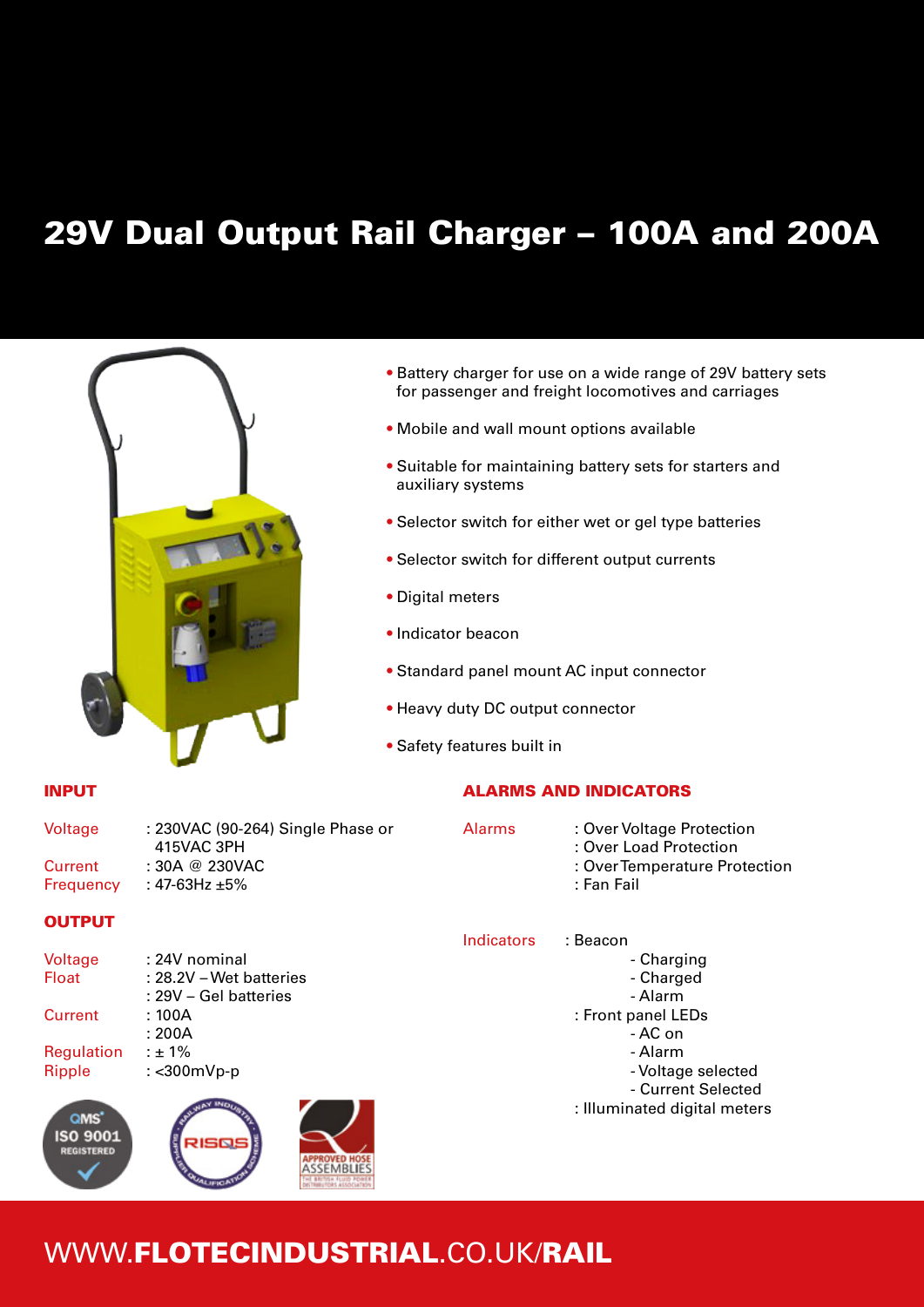

## 29V Dual Output Rail Charger – 100A and 200A

#### **PROTECTION**

| Input                                                                                                                     | : Mains Isolator<br>: 32A MCB                  |                             | Cooling                          | : Fan Cooled<br>Temperature : -15oC to +45°C Operational<br>Functional above +45°C (derate linearly                                               |
|---------------------------------------------------------------------------------------------------------------------------|------------------------------------------------|-----------------------------|----------------------------------|---------------------------------------------------------------------------------------------------------------------------------------------------|
| <b>Over Load Protection</b><br><b>Over Voltage Protection</b><br><b>Short Circuit Protection</b><br><b>Fan Fail Alarm</b> | Over Temperature Protection : 85 °C $\pm$ 5 °C | $:105\%$<br>: 120% $\pm$ 7% | Humidity<br>Safety<br><b>EMC</b> | to 50% load), Shutdown at +85°C internal<br>: 20-90% non-condensing<br>: Compliance with low voltage directive<br>: Compliance with EMC directive |

#### **SAFETY**

- Selector Lockout once operational
- Output will disable if disconnected

#### MECHANICAL

ENVIRONMENTAL

| <b>Size</b>      | : 550mm x 300mm x 490mm (HxDxW) |
|------------------|---------------------------------|
| Weight           | : Approx 38Kg                   |
| <b>IP Rating</b> | : IP23                          |
| Colour           | : Yellow                        |

#### **CONNECTORS**

Connections : Mains input – 5m lead with IEC plug (supplied)

- : DC output 5m lead with Anderson style adaptor (Additional)
- : 100A 2 pin Stainless Steel connector with adaptor (Additional)
- : 200A 3 Pin Stainless Steel connector with adaptor (Additional)
- : Input and output cables also supplied in different lengths at 5 metre intervals (Additional)

| <b>100A Connector</b> | <b>200A Connector</b> |  |
|-----------------------|-----------------------|--|
| Class 165             | Class 15X             |  |
| <b>Class 168/0</b>    | <b>Class 168/1</b>    |  |
|                       | <b>Class 168/2</b>    |  |
|                       | <b>Class 168/3</b>    |  |
|                       | Class 17X             |  |

#### ALTERNATIVE CHARGING OPTIONS

- 110 volt input supply
- 90/110 volt output supply

MORE PRODUCTS IN OUR RANGE

• Heavy duty rail starter packs

#### PLUS:

110V chargers, all trainside coupling connections, solutions for DMU, EMU and freight locomotives.